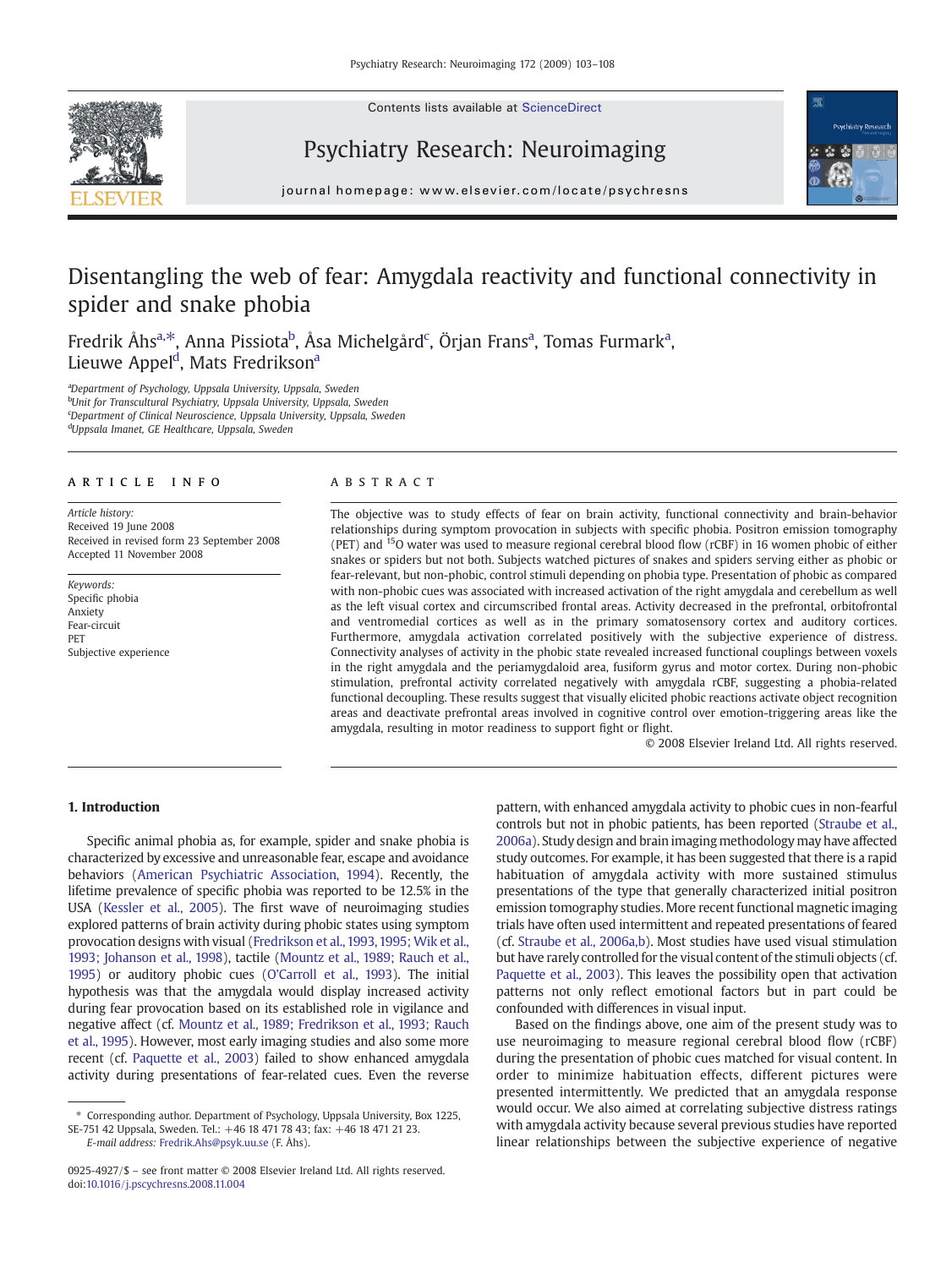affect and amygdala activity (cf. [Tillfors et al., 2001; Pissiota et al.,](#page--1-0) [2002; Fredrikson and Furmark, 2003; Shin et al., 2006; Goosens et al.,](#page--1-0) [2007a; Michelgård et al., 2007\)](#page--1-0).

More importantly though, connectivity analyses are of interest because in addition to amygdala function, activity in the prefrontal cortex appears to be aberrant in several anxiety disorders (cf. [Tillfors](#page--1-0) [et al., 2001; Etkin and Wager, 2007](#page--1-0)). In specific phobia, a number of studies have reported attenuated prefrontal activity during symptom provocation (cf. [O'Carroll et al., 1993; Wik et al., 1993; Fredrikson et al.,](#page--1-0) [1995; Johanson et al., 1998; Carlsson et al., 2004; Schienle et al., 2007\)](#page--1-0). The prefrontal cortex is held to exert an inhibitory or modulatory influence on amygdala activity [\(Kim et al., 2003; Meyer-Lindenberg](#page--1-0) [et al., 2005; Pezawas et al., 2005; Stein et al., 2007](#page--1-0)), and it has been speculated that the irrational nature of phobia, i.e. the inability to control fear with reason, in part is due to compromised prefrontal control of the amygdala (cf. [Fredrikson and Furmark, 2003](#page--1-0)). However, the hypothesis that there is a functional decoupling between prefrontal activity and amygdala activation in individuals with specific phobia has not been tested directly. To study functional connectivity between amygdala activity and other brain territory, connectivity analyses using whole brain voxelwise correlative approaches were performed. We specifically predicted that activity in the anterior cingulate cortex (ACC), which has been suggested to exercise a inhibitory control over the amygdala, would be negatively correlated with amygdala activity during fearrelevant but not phobic conditions [\(Pezawas et al., 2005; Meyer-](#page--1-0)[Lindenberg et al., 2005; Kim et al., 2003; Stein et al., 2007](#page--1-0)).

The visual cortex seems to increase its activity both in response to generally arousing events as well as during negative affect ([Sabatinelli](#page--1-0) [et al., 2005, 2007\)](#page--1-0) including phobic conditions ([Fredrikson et al., 1995;](#page--1-0) [Dilger et al., 2003; Paquette et al., 2003](#page--1-0)). Especially the fusiform gyrus and its connectivity to the amygdala has been the focus of studies on visual processing of fear (see [Vuilleumier and Driver, 2007](#page--1-0) for a review). We therefore predicted that activity in associative visual brain areas would increase as a function of fear together with increased functional connectivity to the amygdala. Because several symptom-provocation studies on specific phobia have reported activation of the insula cortex (cf. [Dilger et al., 2003; Straube et al., 2006a; Goosens et al., 2007b\)](#page--1-0), we also predicted exaggerated insula activity during the phobic condition.

Thus, the objective was to induce fear in snake and spider phobic individuals using identical visual input in order to study effects on brain activity, functional connectivity and brain-behavior relationships. To accomplish this, phobic subjects fearful of snakes or spiders, but not both, were exposed to pictures of snakes and spiders while regional cerebral blood flow (rCBF) was measured.

#### 2. Materials and methods

### 2.1. Subjects

Sixteen right-handed female volunteers (mean age $= 22.8$ ,  $SD = 4.12$ ) who fulfilled the DSM-IV ([American Psychiatric Association, 1994\)](#page--1-0) criteria for specific spider  $(n= 8)$  or snake  $(n= 8)$  phobia were included in the study. For a detailed description of the recruitment procedure, see [Pissiota et al. \(2003\)](#page--1-0). Briefly, subjects were included if they were phobic of one but not the other class of stimuli. Thus, for snake phobic individuals snake pictures induced negative affect and spider pictures acted as fearrelevant control stimuli. The reverse was true for spider phobics. Screening included Swedish versions ([Fredrikson, 1983\)](#page--1-0) of the Snake Anxiety Questionnaire (SNAQ, range 0–30), the Spider Phobia Questionnaire (SPQ, range 0–31) [\(Klorman et al., 1974](#page--1-0)) and a clinical interview. Spider-phobic participants had a mean SPQ score of 23.3 and a mean SNAQ score of 2.4 corresponding to the  $>95$  and  $<$  25 percentiles, and snake -hobic subjects had scores of 23.9 and 3.2 for the SNAQ and SPQ corresponding to > 95 and < 50 percentiles, respectively. Subjects could not meet any of the following criteria: current psychiatric disorder (other than specific snake or spider phobia), organic brain disorder, prescribed medication against those conditions, somatic disease, left-handedness, substance abuse or pregnancy. The study was approved by the local ethics and radiation safety committees. Written informed consent was obtained from all subjects.

#### 2.2. Stimuli and procedure

Subjects were presented slides of snakes and spiders on a computer screen approximately 40 cm in front of their face during scanning. Each presentation contained 25 pictures of either snakes or spiders, randomly presented for 2–4 s with an interval of 1– 3 s. Phobic and fear-relevant non-phobic pictures were shown on two separate days with the order of conditions counterbalanced between subjects. After each presentation block, subjects rated the distress experienced during picture presentations on a visual analogue scale ( $0=$ min, 100 = max). In addition, one 60-min  $[11C]$ GR205171 PET scan was performed with symptom provocation on the same days as the  $[15O]$  water scans in order to measure effects on the substance P Neurokinin-1 receptor system [\(Michelgård et al., 2007](#page--1-0)). The [<sup>11</sup>C] GR205171 PET scans were always conducted after the scans with [<sup>15</sup>O] water.

#### 2.3. Image acquisition and analysis

Scans were performed using an ECAT EXACT HR+ PET scanner (CTI/Siemens, Knoxville, TN, USA) operated in 3D mode with a 155-mm axial field of view and an axial resolution of approximately 5 mm, producing 63 planes with 2.5-mm plane spacing. Subjects were positioned in the scanner with their head gently fixated. Then, a 10-min transmission scan was performed. Approximately 10 MBq/kg bodyweight of [15O]-water was injected during the emission scans and data were collected in three 30-s frames, starting at bolus arrival to the brain. Data were corrected for attenuation and scatter and reconstructed to a  $128 \times 128$ matrix using back projection and an 8-mm Hanning filter. The three 30-s frames for each scan were summed to produce a 90-s image for each individual and condition to obtain a better statistical reference for realignment and subsequent analyses.

PET images were realigned and normalized to the Montreal Neurological Institute's (MNI) stereotactic template ICBM152, using SPM2 (Wellcome Department of Cognitive Neurology, London, UK). Images were smoothed using a 12-mm Gaussian kernel and scaled to give all scans the same global value. Datawere statistically evaluated using within-group comparisons in SPM2 with rCBF data fitted to the general linear model (Friston et al., 1994). The generated tmaps were converted to  $z$ -scores, and the MNI co-ordinates  $(x,yz)$  were transformed into Talairach space [\(Talairach and Tournoux,1988](#page--1-0)) using a non-linear transformation proposed by Matthew Brett [\(http://imaging.mrc-cbu.cam.ac.uk/imaging/MniTalairach\)](http://imaging.mrc-cbu.cam.ac.uk/imaging/MniTalairach).

Effects on rCBF were evaluated at the voxel level (1 yoxel  $=2\times2\times2$  mm) by examining statistically significant changes ( $P<0.05$ ) corrected for multiple comparisons using the false discovery rate (FDR) [\(Genovese et al., 2002\)](#page--1-0). Anatomical localization was guided by the Talairach atlas [\(Talairach and Tournoux,1988](#page--1-0)), the Talairach Daemon [\(Lancaster et al., 2000\)](#page--1-0) and the detailed medial temporal lobe atlas of Mai ([Mai et al., 2004](#page--1-0)).

For areas where we predicted an altered activity, we performed region of interest (ROI) analyses using small volume correction. However, if significant changes in these areas were observed in the whole brain analyses, the latter statistics were reported. The ROI volumes were defined by the WFU PickAtlas Toolbox, an automated method to generate ROI masks implemented within the SPM2 software [\(Maldjian et al., 2003](#page--1-0)).

Functional connectivity was analysed by using the mean right amygdala rCBF as a seed that was entered as a co-variate in SPM for fear-relevant and phobic conditions separately. Only the right amygdala was used as seed since phobic cues did not activate the left amygdala (see Section 3).We examined negative functional connectivity between the amygdala and the anterior cingulate cortex using small volume correction. Criteria for statistical significance were again set to  $P<0.05$  FDR-corrected for multiple comparisons. In addition to SPM2 evaluations, statistical analyses were performed using SPSS 12.1 (SPSS Inc., Chicago, Il., USA).

### 3. Results

## 3.1. Behavioral data

Distress ratings were higher during the phobic than the nonphobic condition:  $t(15) = 9.13$ ; P<0.001. See Fig. 1.



Fig. 1. Mean  $(\pm S.D.)$  distress ratings during phobic and fear-relevant but non-phobic conditions in individuals with specific phobia.